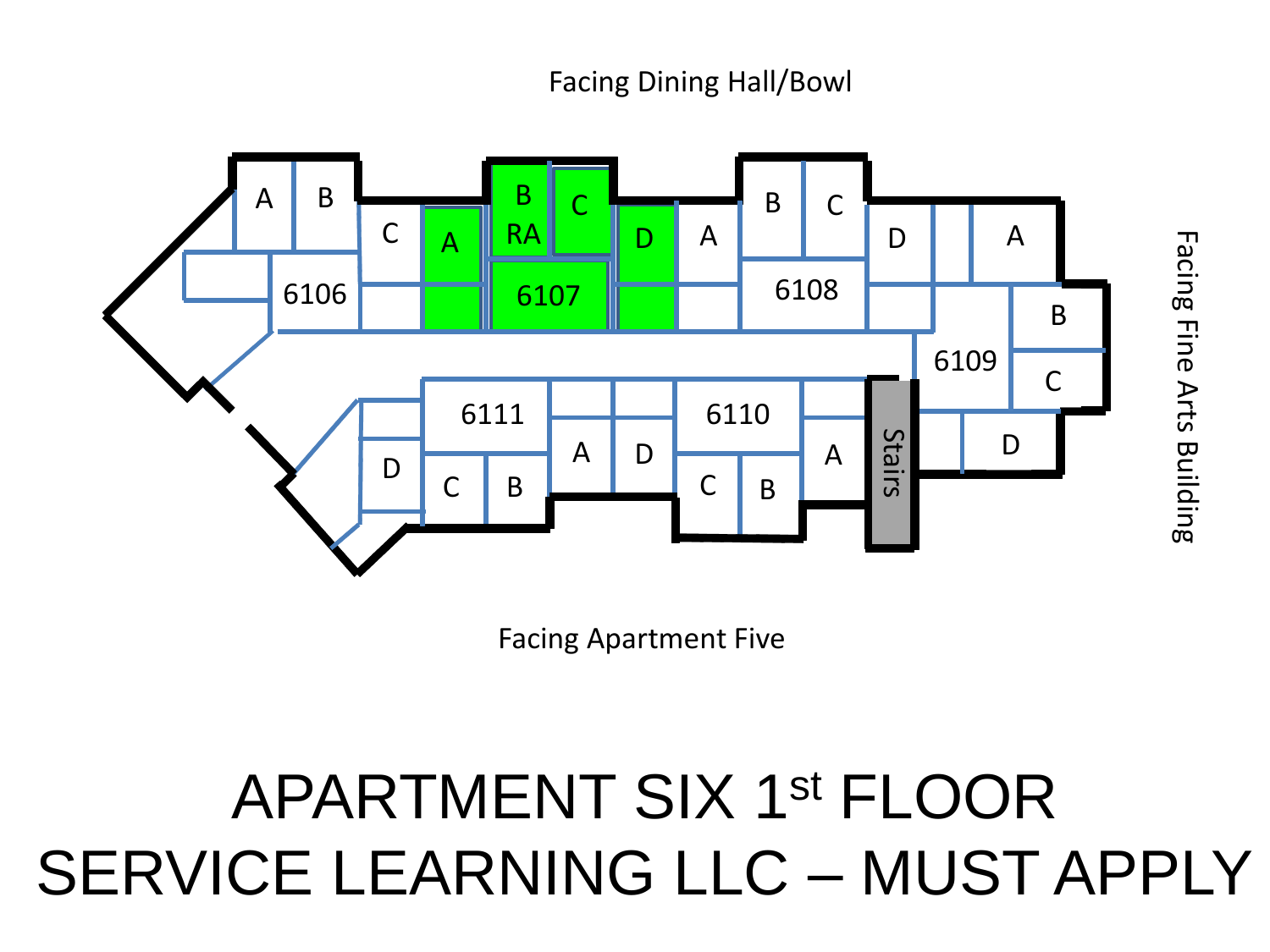#### Facing Mailroom



## APARTMENT SIX 2nd FLOOR 6201 – 6205; 6212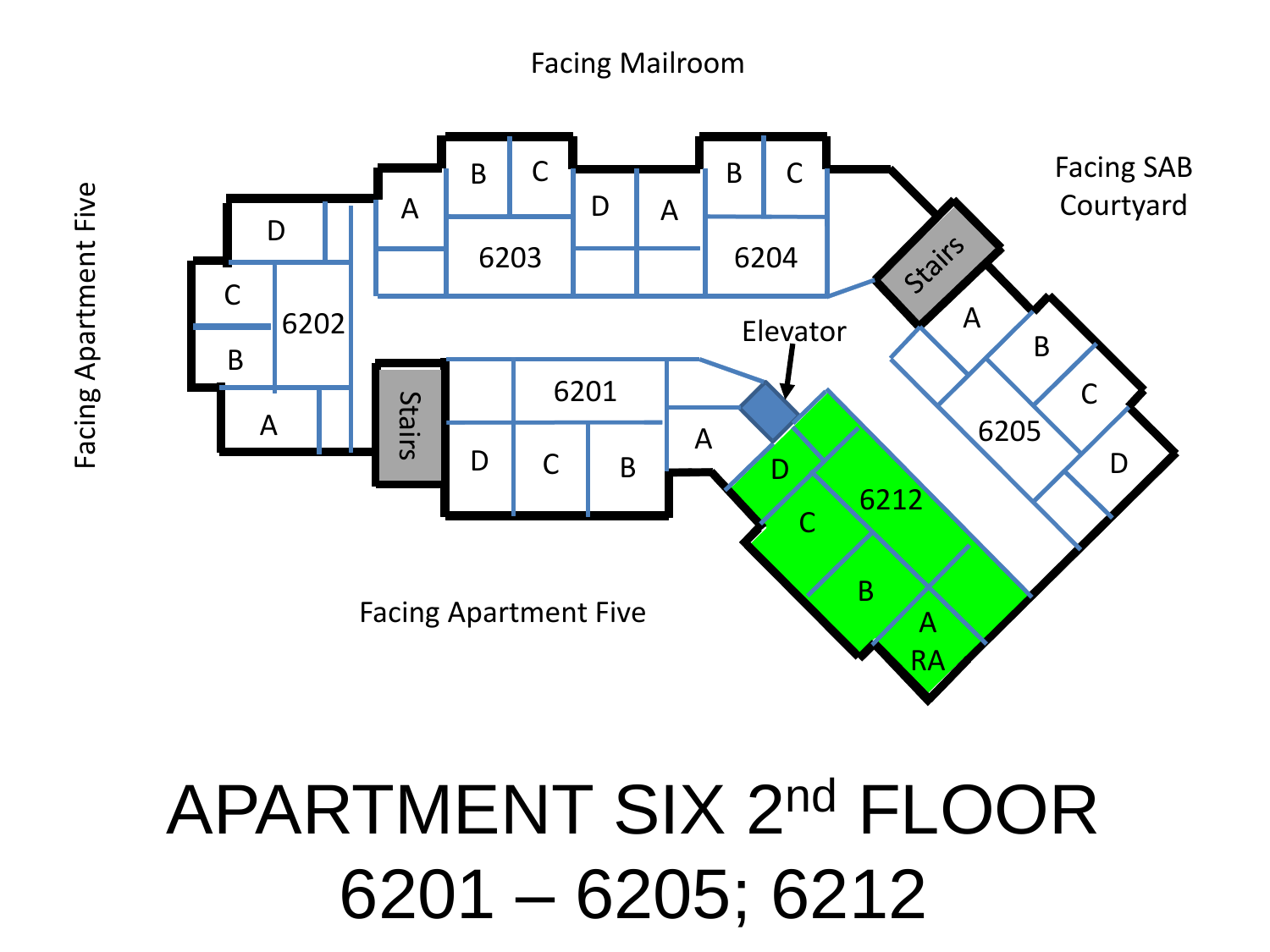

Facing Apartment Five

## APARTMENT SIX 2nd FLOOR 6206 – 6211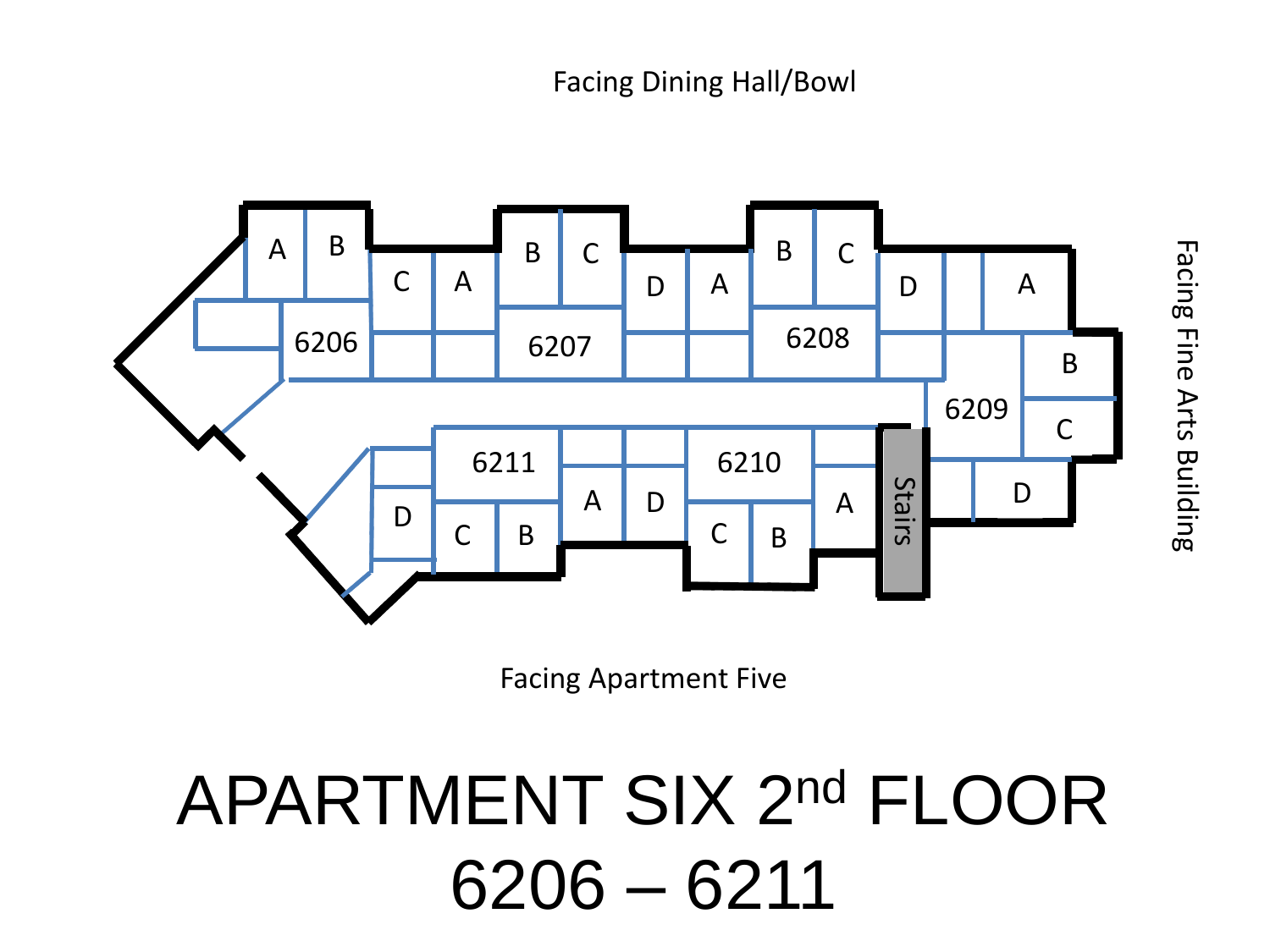Facing Mailroom



APARTMENT SIX 3rd FLOOR 6301 – 6305; 6312

Facing Apartment Five Facing Apartment Five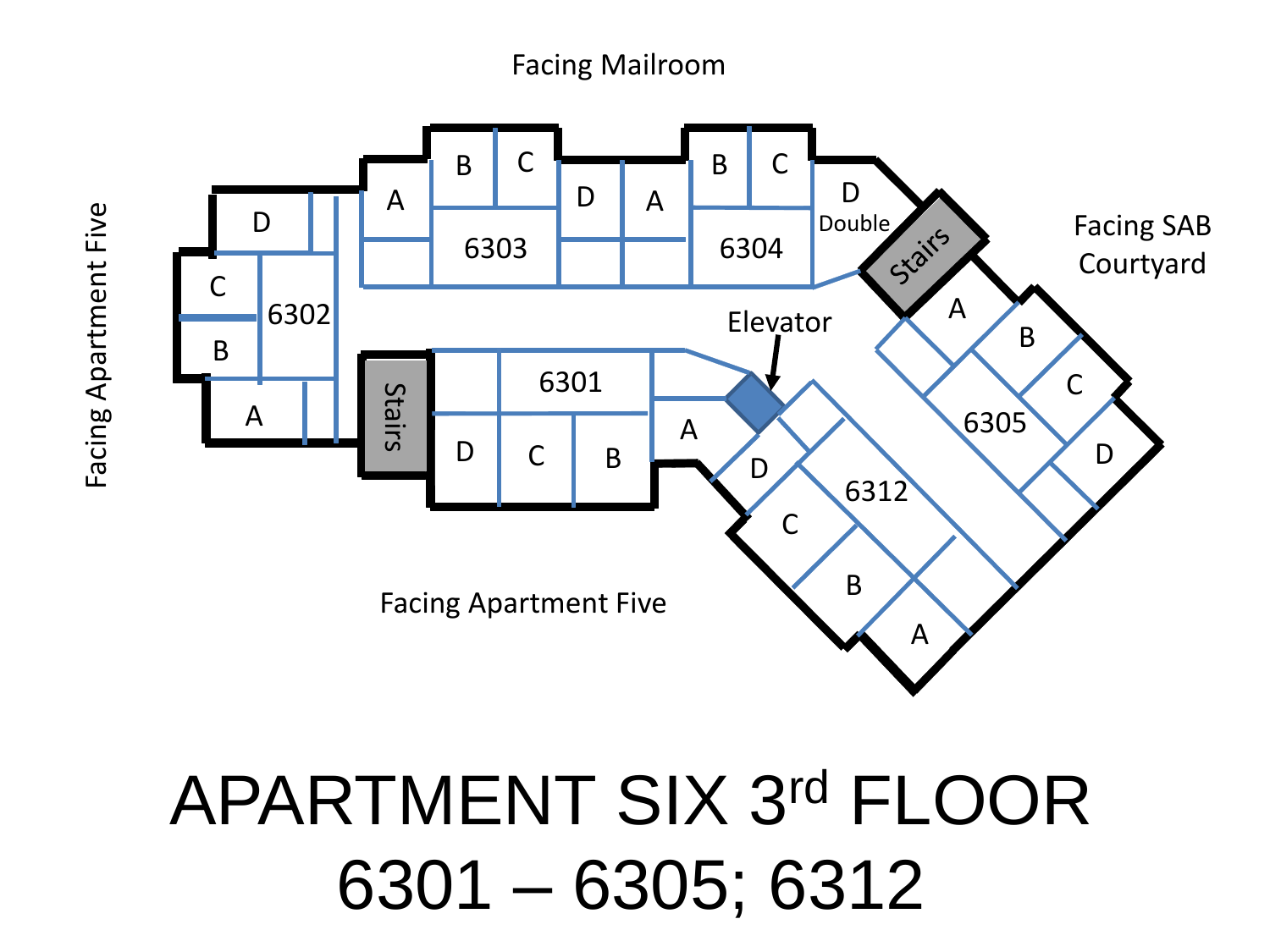#### Facing Dining Hall/Bowl



Facing Apartment Five

### APARTMENT SIX 3rd FLOOR 6306 – 6311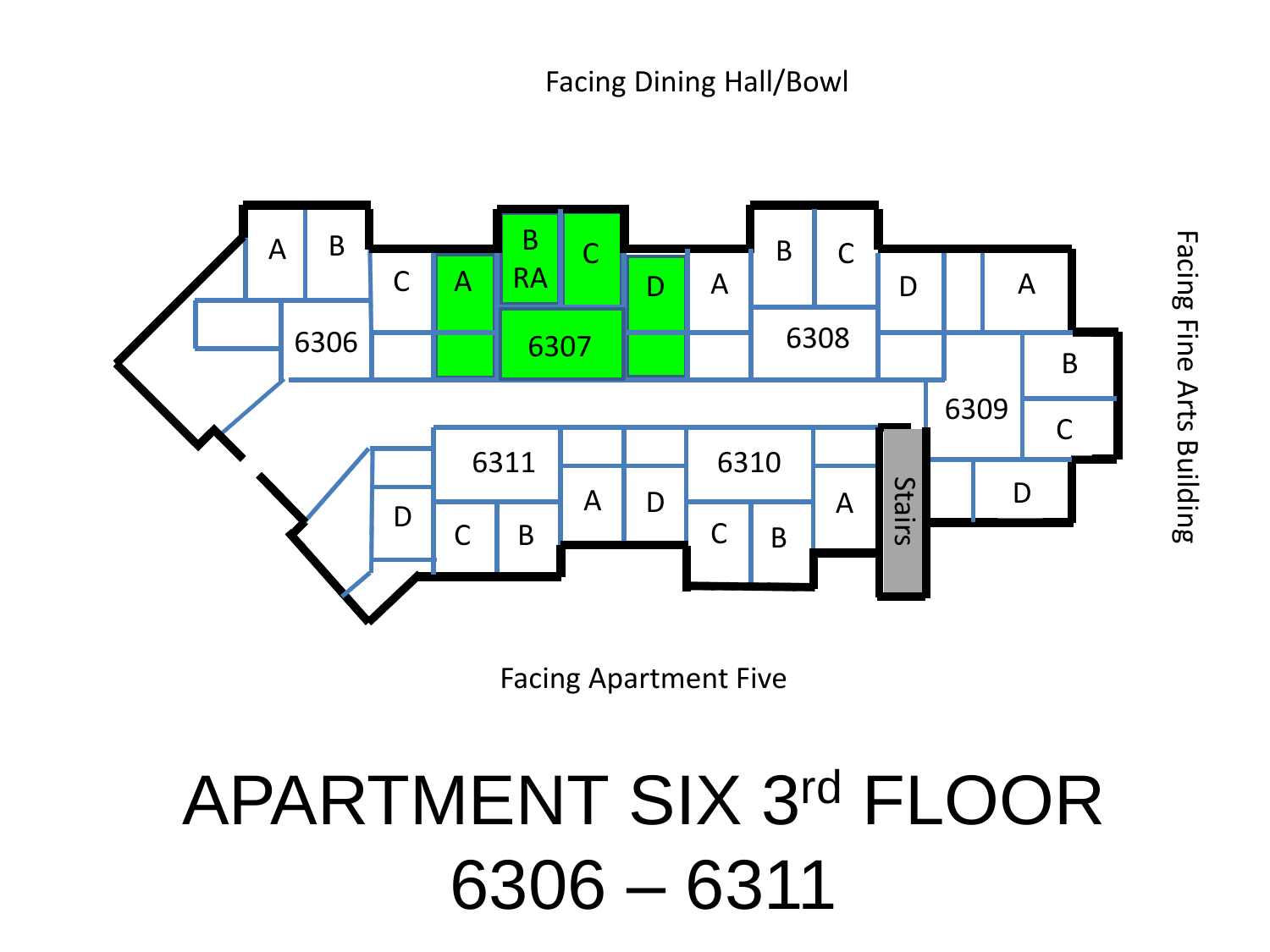# APARTMENT SIX 4th FLOOR 6401; 6403 – 6405; 6412



Facing Apartment Five Facing Apartment Five Facing Mailroom